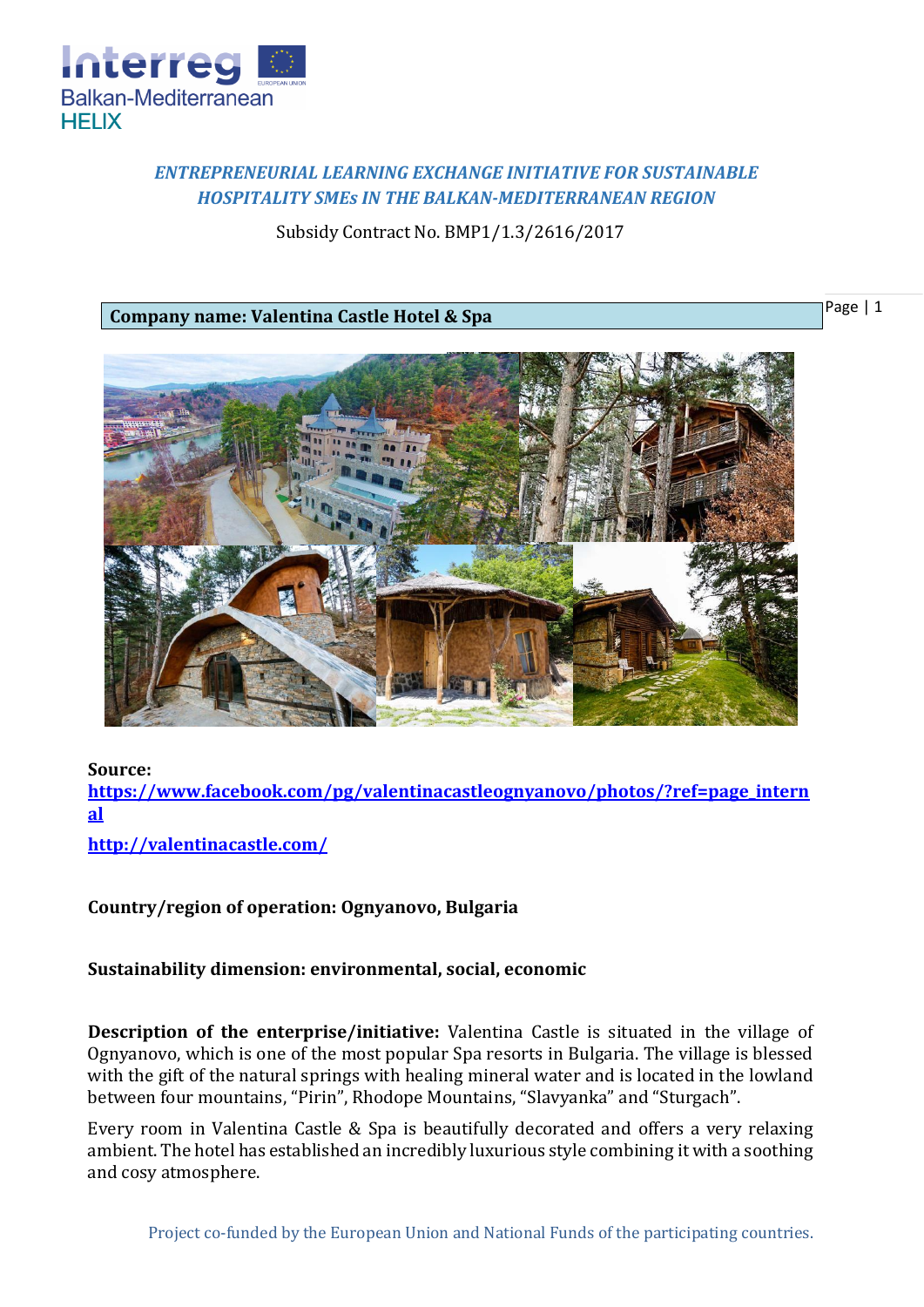

The resort offers the opportunity of experiencing various types of cuisines in the astonishing restaurant. In addition, the hotel provides impeccable spa and wellness centre, which furthermore stipulates to the guests' wellbeing and enjoyable stay. The Spa offers the ultimate spa experience, featuring an indoor and outdoor swimming pool, outdoor and indoor Jacuzzis, 2 treatment rooms, sauna and steam bath, fitness center, solarium and a unique relaxation area with hot mosaic benches. The extraordinary significance of the outdoor swimming pool is that it is constantly filling with thermal mineral water, which comes directly from the hot spring. When the water comes directly from the source the temperature doesn't need any altering, thus maximum benefits of the water remain.

Page | 2

The hotel also features 6 guest eco houses with different exterior and interior – "Wooden Eco House", "Zemlyanka", "Alps Eco House", "Mushroom", "The Flintstone" , "Indian Eco House".

**Social/ community impact sought:** Providing the unique opportunity to visit a resort, which preserves the natural environment and in the same time offering comfort

**Stakeholders:** guests

**Approach applied:** resource utilization, health tourism

**Innovation applied:** 6 fully set eco-friendly villas each unique in style have been added to the hotel premises. The components used for the manufacturing of the houses are environmentally friendly and sustainable. The materials used for building the houses are clay, wood, hay and stone. All of the houses possess unique exterior design combined with an exceptional comfort. The villas blend perfectly with the astonishing nature of Ognyanovo.

**Social impact and business results achieved:** The guests have the unique opportunity to visit a resort, which preserves the natural environment and in the same time allow them to experience nature and dive in the harmony of the surroundings without compromising in term of facilities. The region is highly rated for its mineral water healing powers and the hotel utilize this resource at its best.

**Financial situation / sustainability of the business model:** The sustainability of the business is ensured by the resource utilization – hot mineral water and its healing powers; the eco houses construction and the use of natural resources, the environment protection measures – waste management, energy-efficient appliances, etc.

**Key success factors**: resource-utilization, environment protection, large capacity

**Challenges and problems**: lack of qualified staff in the region